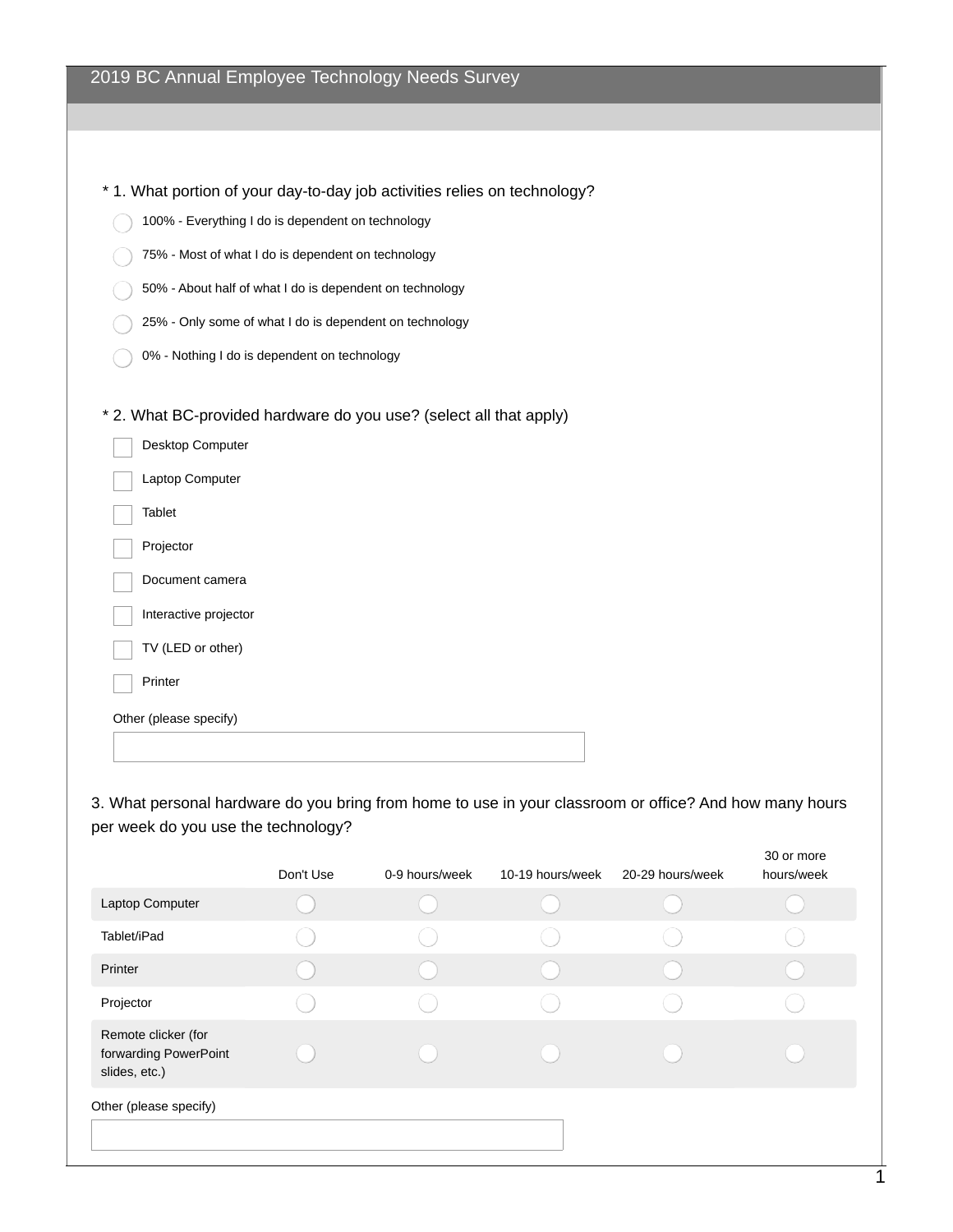| * 4. What software do you use? (Select all that apply) |
|--------------------------------------------------------|
| Microsoft Outlook                                      |
| Microsoft Word                                         |
| Microsoft Excel                                        |
| Microsoft PowerPoint                                   |
| Microsoft Access                                       |
| Other Microsoft Office Applications                    |
| Adobe Reader                                           |
| Adobe Acrobat (creating PDF's)                         |
| SPSS or another statistical software package           |
| Banner                                                 |
| Banweb                                                 |
| Canvas                                                 |
| Sharepoint                                             |
| DegreeWorks                                            |
| Online transcripts (OnBase)                            |
| Starfish                                               |
| Smart Notebook                                         |
| Canvas Plugins (i.e. Proctorio, TurnItIn, etc.)        |
| Reporting Tool (ODS, Cognos, Tableau etc.)             |
| eLumen                                                 |
| Cloud hosted tool                                      |
| Other or Assisstive Technology (please specify)        |
|                                                        |
|                                                        |
|                                                        |
|                                                        |
|                                                        |
|                                                        |
|                                                        |
|                                                        |
|                                                        |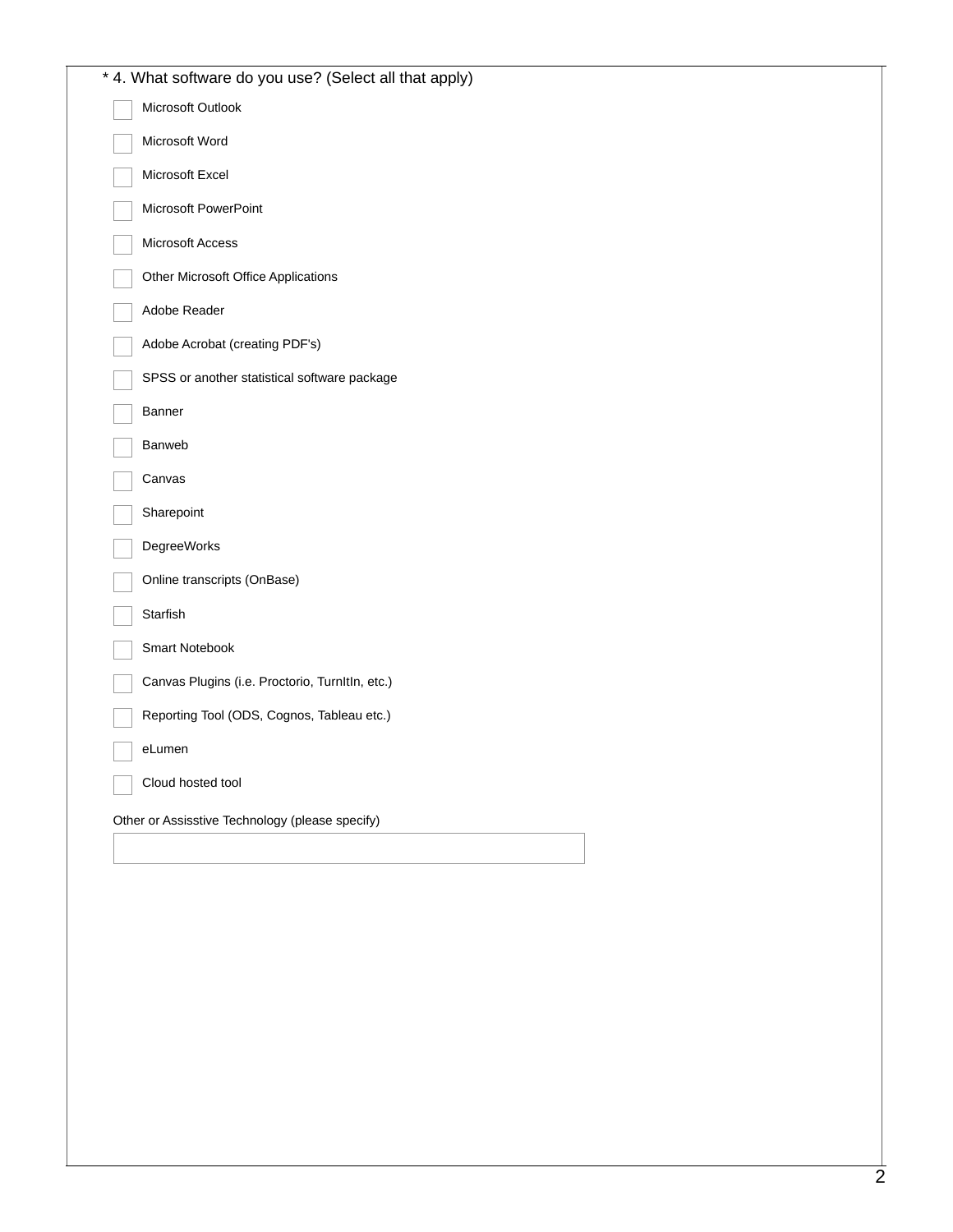| * 5. How much do you agree or disagree with the following statements?                   |                       |       |         |          |                          |  |
|-----------------------------------------------------------------------------------------|-----------------------|-------|---------|----------|--------------------------|--|
|                                                                                         | <b>Strongly Agree</b> | Agree | Neutral | Disagree | <b>Strongly Disagree</b> |  |
| I am confident in my<br>ability to use the<br>technology I currently<br>use             |                       |       |         |          |                          |  |
| [Faculty:] I know how to<br>use technology to<br>achieve my course SLOs                 |                       |       |         |          |                          |  |
| The technology I<br>currently use is up-to-<br>date and well-<br>maintained             |                       |       |         |          |                          |  |
| The technology I<br>currently use is<br>imperative to my job<br>function                |                       |       |         |          |                          |  |
| I would achieve better<br>outcomes if I had new or<br>improved technology               |                       |       |         |          |                          |  |
| I know how to request<br>new technology                                                 |                       |       |         |          |                          |  |
| I know how to request<br>technology support                                             |                       |       |         |          |                          |  |
| I receive technology<br>support when I request it                                       |                       |       |         |          |                          |  |
| I receive the technology<br>support I need                                              |                       |       |         |          |                          |  |
| I know how to check if<br>my technology is<br>accessible to people with<br>disabilities |                       |       |         |          |                          |  |

6. If you think YOU would benefit from new technology, please explain.

(Please be specific: what technology do you think should be obtained? How would that technology help you in your job? How is it different from technology currently in use?)